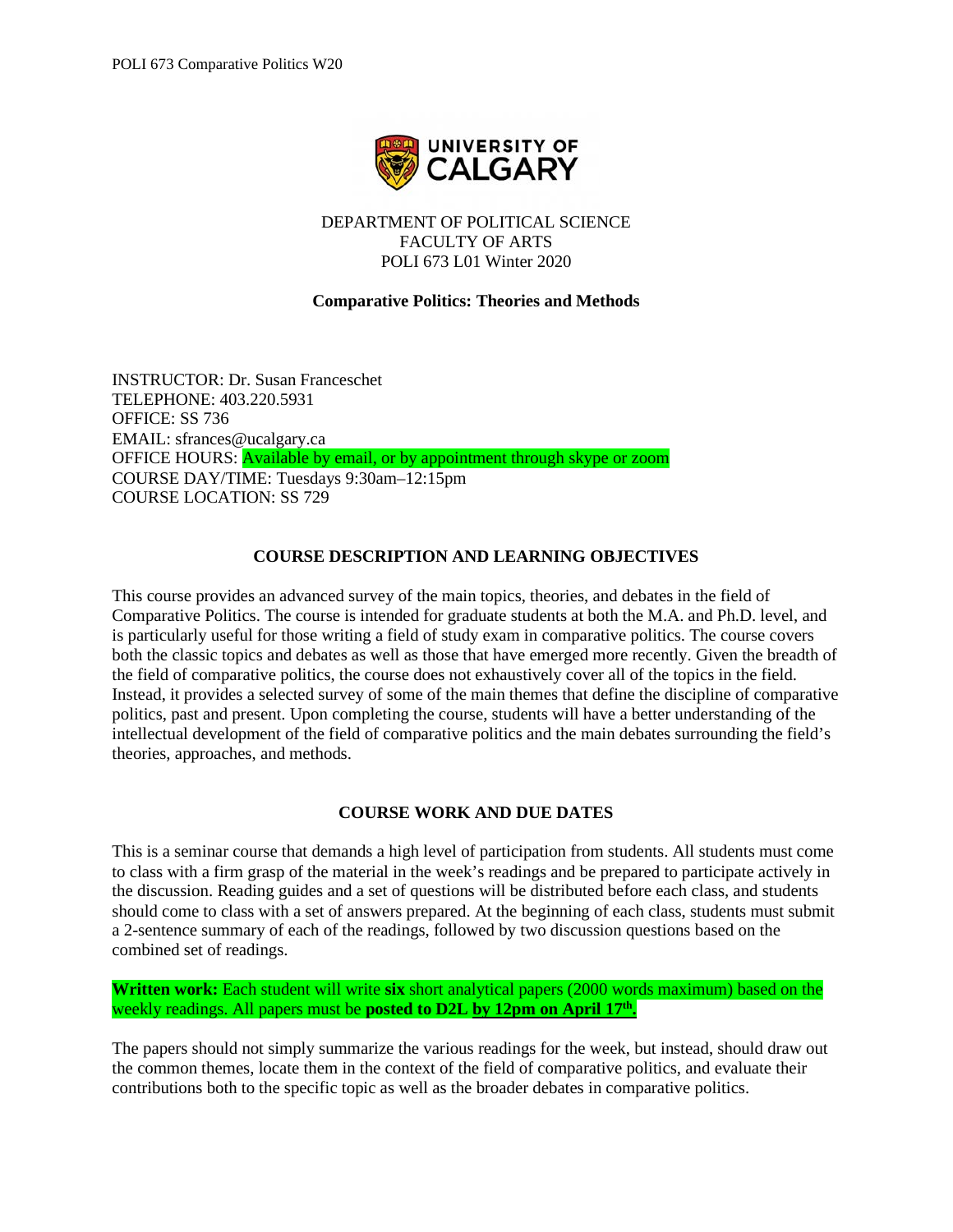The following questions should be used to organize and structure the discussion in the papers:

- 1) What are the main themes and issues raised in the readings?
- 2) Why are these issues important for the study of comparative politics?
- 3) What are the main lines of agreement and disagreement among the authors?
- 4) Which ideas/arguments do you find particularly compelling and why?

Most important, students must avoid simply repeating the content of each reading. The main task is to identify common themes or omissions, sources of controversy, and, where relevant, the practical dimensions of the readings.

Please note that papers and classroom participation are evaluated on the basis of both **content and style**. In other words, clarity, precision, grammar, and proper spelling all help to determine your grade. Good papers are clear, well-organized, and precise, while also advancing thoughtful and original perspectives on the topic. Participation in class will be evaluated according to **quality not quantity**. Comments and questions that are reflective, thoughtful, and demonstrate clear understanding of the arguments and evidence in the readings will be more favorably evaluated than comments that are not as clearly grounded in the readings.

Grades for the course will be distributed as follows:

| Participation            | $16\%$  |
|--------------------------|---------|
| Papers $(6 \times 14\%)$ | 84 %    |
| Total                    | $100\%$ |

# **LATE PENALTIES**

Late papers will be penalized at a rate of **3%** per day.

## **GRADE SCALE**

| $A+ (91-100)$ | $B+ (77-79)$  | $C+$ (67-69)  | $D+ (55-59)$ |
|---------------|---------------|---------------|--------------|
| $A(85-90)$    | $B(73-76)$    | $C(63-66)$    | $D(50-54)$   |
| A- $(80-84)$  | $B - (70-72)$ | $C - (60-62)$ | $F(0-49)$    |

#### **SCHEDULE OF TOPICS AND REQUIRED READINGS**

\*Please note that this schedule is subject to change.

## **January 14th Introduction to course**

Matthew Charles Wilson. 2017. Trends in Political Science Research and the Progress of Comparative Politics. *PS: Political Science and Politics* 50 (4): 979–984.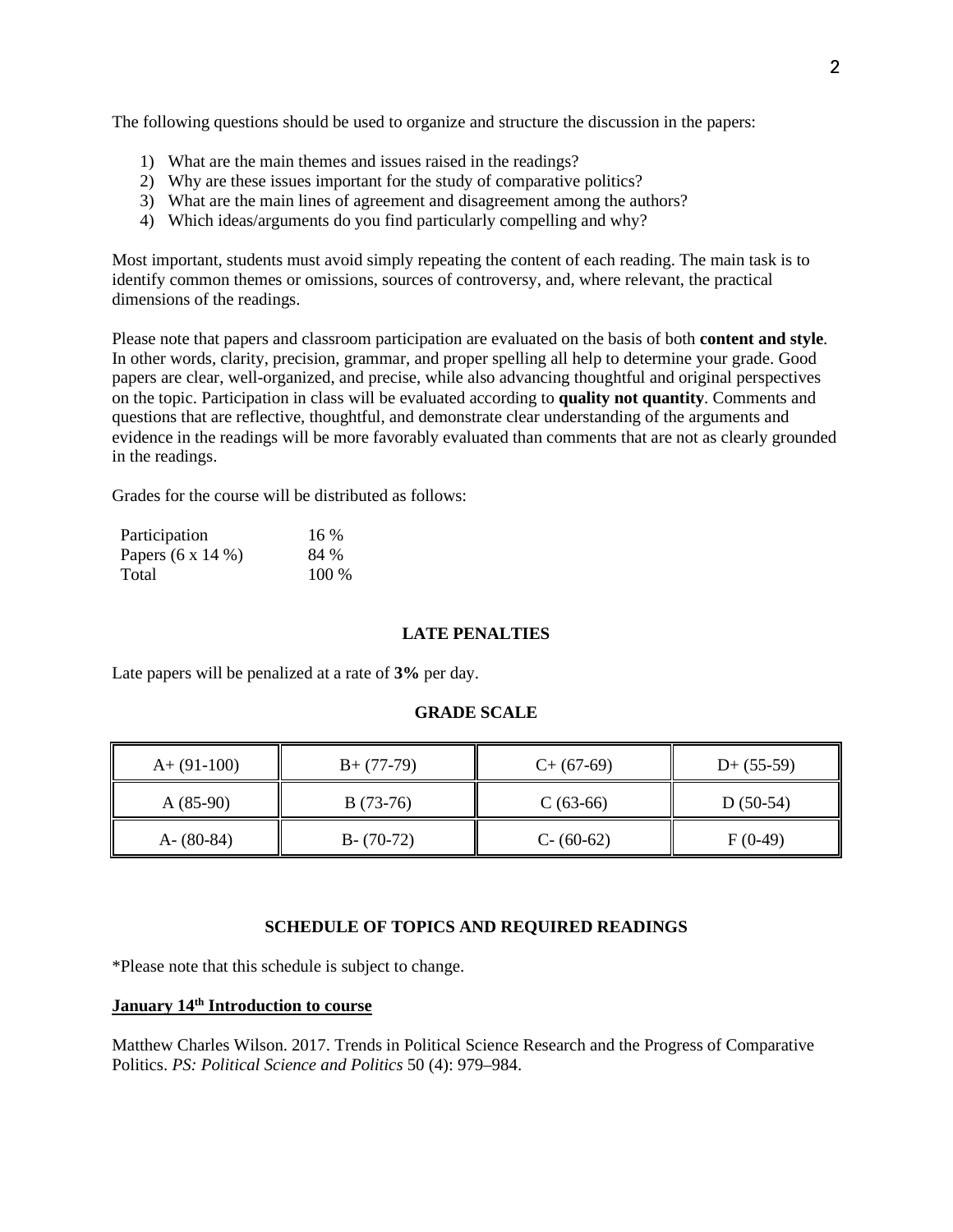#### **January 21st: Studying Comparative Politics**

Andrew Roberts. 2019. Consensus and dissensus in comparative politics: Do comparativists agree on the goals, methods, and results of the field? *International Political Science Review*.

Mark Irving Lichbach, Thinking and Working in the Midst of Things, in *Comparative Politics: Rationality, Culture, and Structure*. Cambridge: Cambridge University Press, 2009, 2nd Edition.

Atul Kohli, Peter Evans, Peter J. Katzenstein, Adam Przeworski, Susanne Hoeber Rudolph, James C. Scott and Theda Skocpol, "The Role of Theory in Comparative Politics: A Symposium." *World Politics*, Vol. 48, No. 1 (1995), pp. 1-49

Geraldo Munck. 2007. *Passion, Craft, and Method in Comparative Politics*. Johns Hopkins University Press, ch. 2.

### **January 28th: Concepts, Case Studies, and Methods**

Giovanni Sartori, "Concept Misformation in Comparative Politics" *American Political Science Review* 64: 1970, pp. 1033–53.

Peter A. Hall, "Aligning Ontology and Methodology in Comparative Politics," *Comparative Historical Analysis in the Social Sciences*, edited by James Mahoney and Dietrich Rueschemeyer (eds), Cambridge University Press, 2003, pp. 373-404.

David Collier. Understanding Process Tracing." *PS: Political Science and Politics* 44: 823-830.

David Collier and James Mahoney. 1996. Insights and Pitfalls: Selection Bias in Qualitative Research. *World Politics* 49: 56-91.

Alexander L. George and Andrew Bennett. 2005. *Case Studies and Theory Development in the Social Sciences*. The MIT Press. Chapter 1 "Case Studies and Theory Development"

# **February 4th: Theoretical Approaches in Comparative Politics: Rational Choice, Game Theory, and Ideas as Explanations**

Margaret Levi, "Reconsiderations of Rational Choice in Comparative Analysis," *Comparative Politics: Rationality, Culture, and Structure*, Mark Irving Lichbach and Alan S. Zuckerman (eds), Cambridge University Press, 2009.

Elinor Ostrom, "A Behavioural Approach to the Rational Choice Theory of Collective Action." *American Political Science Review*, 92 (1): 1998, pp. 1-22.

Gerardo Munck, "Game Theory and Comparative Politics," *World Politics* 53 (2001), pp. 173-204.

Donald Green and Ian Shapiro, *Pathologies of Rational Choice: A Critique of Applications in Political Science*. Yale University Press., pp. 13–46.

Ian Shapiro. Can the Rational Choice Framework Cope with Culture? in *PS: Political Science & Politics*  31, no. 1 (March 1998): 40-2.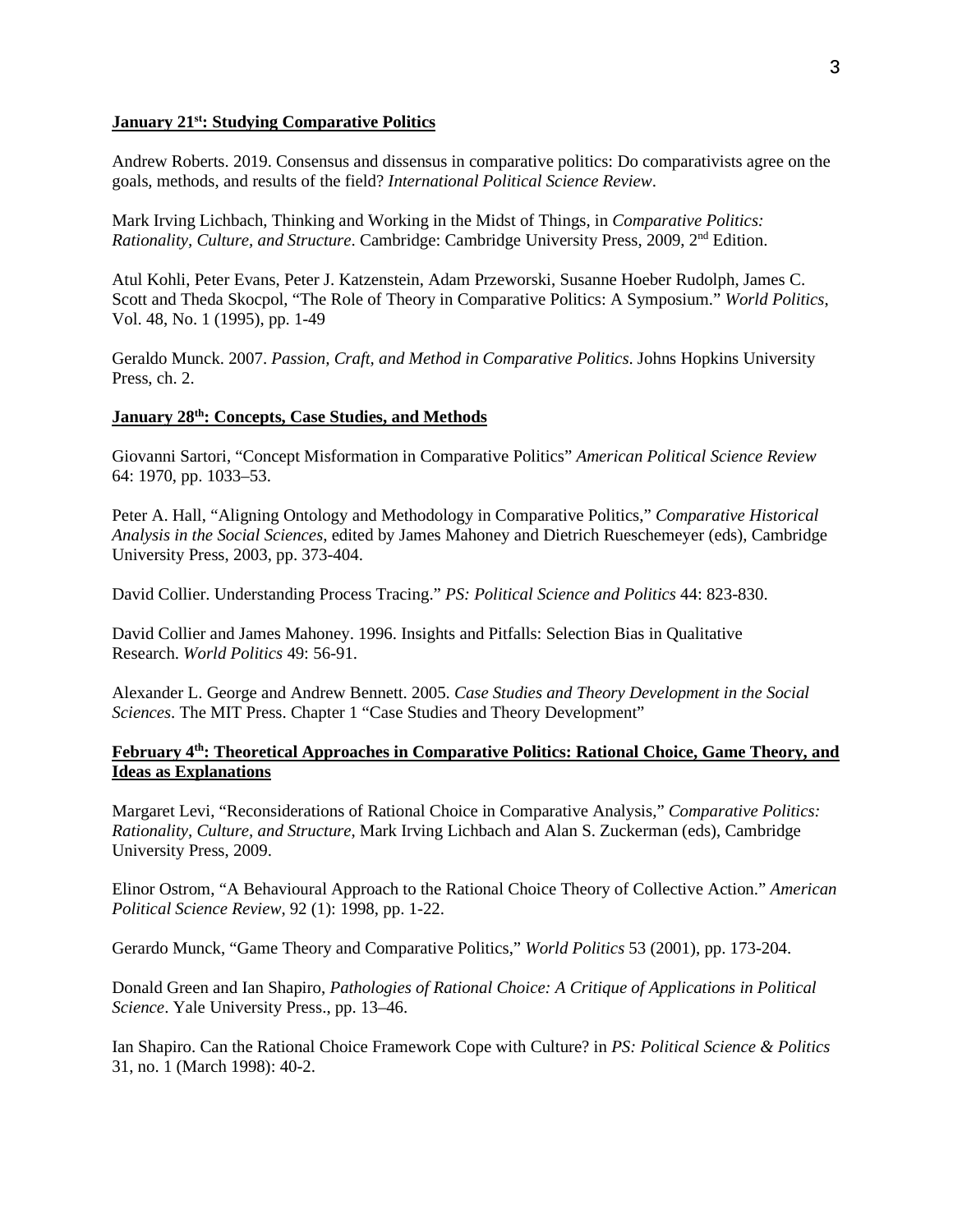Ronald Inglehart, The Renaissance of Political Culture. *American Political Science Review* 82 (4): 1988, pp. 1203–1230.

Muller, Edward N. & Mitchell A. Seligson. 1994. Civic Culture and Democracy: The Question of Causal Relationships. *American Political Science Review* 88: 635-652.

# **February 11th: Theoretical Approaches in Comparative Politics: Institutions as Explanations**

Peter A. Hall and Rosemary Taylor. 1996. Political Science and the Three New Institutionalisms. *Political Studies* vol. 44: 936-957

Gretchen Helmke and Steven Levitsky, Informal Institutions and Comparative Politics: A Research Agenda" *Perspectives on Politics* vol. 2, no. 4, 2004. Pp. 725-740.

Pierson, Paul. "Increasing Returns, Path Dependence, and the Study of Politics," in *American Political Science Review* 94, no. 2 (June 2000): 251–67

James Mahoney and Kathleen Thelen. 2009. *Explaining Institutional Change: Ambiguity, Agency, and Power*. Cambridge University Press, Chapter 1. A Theory of Gradual Institutional Change.

Giovanni Capoccia. 2016. When do Institutions "Bite"? Historical Institutionalism and the Politics of Institutional Change. *Comparative Political Studies* 49 (8): 1095–1127.

# **February 25th: The State in Comparative Politics**

Margaret Levi, "The State of the Study of the State," *Political Science: The State of the Discipline*, Ira Katznelson and Helen V. Milner (eds) New York & London: Norton.

Charles Tilly, "War Making and State Making as Organized Crime." *Bringing the State Back In*. Peter Evans, Dietrich Rueschemeyer, and Theda Skocpol (eds) Cambridge University Press, 1985. Pp. 169- 191. PDF on D2L

Centeno, Miguel. 1997. "Blood and Debt: War and Taxation in Latin America." *American Journal of Sociology* 102 (6): 2007, pp 1565–1605.

Jeffrey Herbst. 2000. *States and Power in Africa: Comparative Lessons in Authority and Control.*  Princeton University Press. Chapter 2, "Power and Space in Precolonial Africa"

Mounira Charrad, *States and Women's Rights: The Making of Postcolonial Tunisia, Algeria, and Morocco*, University of California Press, 2001, Chapter 1 and 5.

# **March 3rd: Electoral systems, representation, and party systems**

Stoll, Heather. 2013. *Changing Societies, Changing Party Systems*. New York: Cambridge University Press. Chapters 1 and 2.

Boix, Carles. 1999. Setting the Rules of the Game: The Choice of Electoral Systems in Advanced Democracies. *American Political Science Review* 93 (3): 609-624.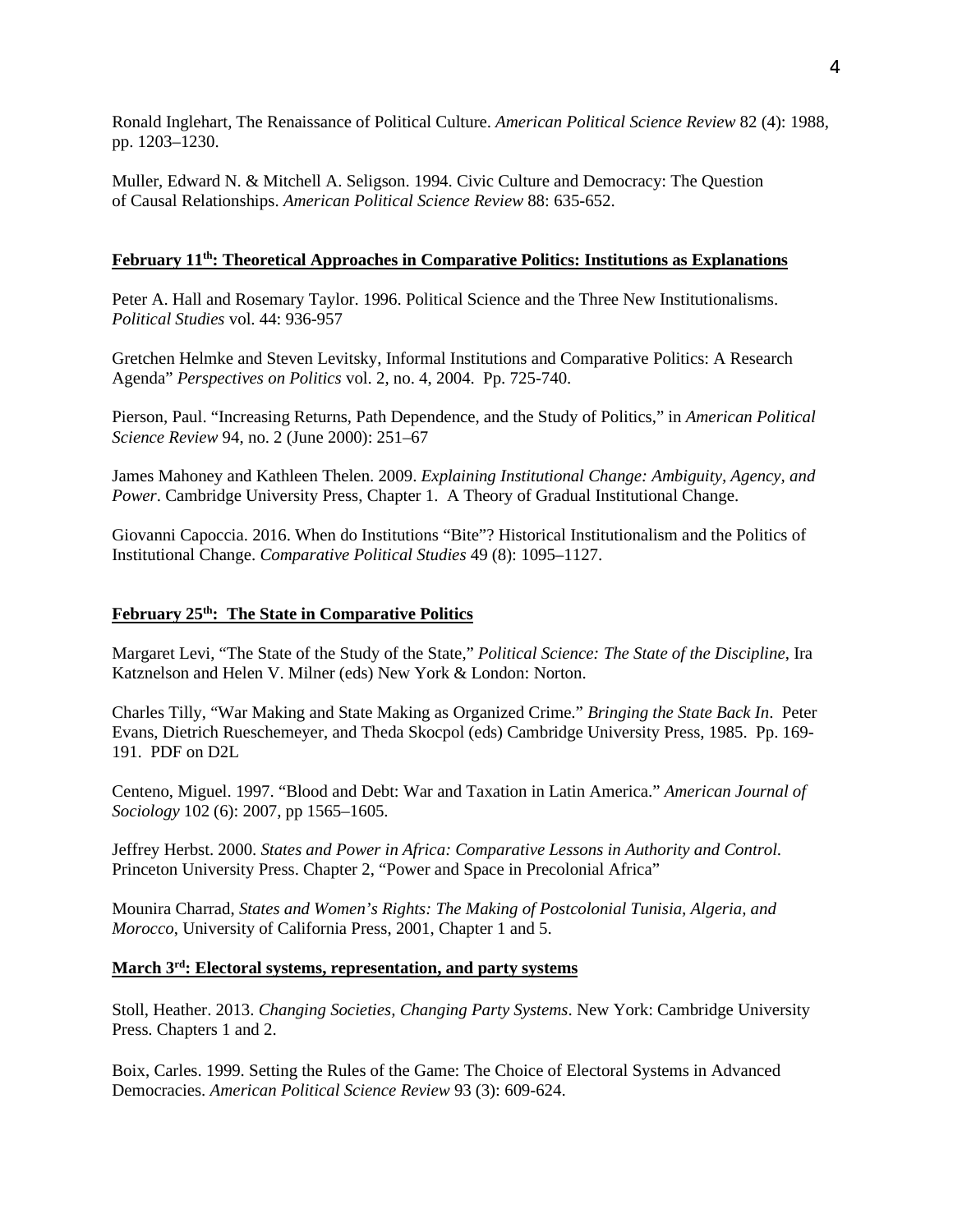Gandhi, Jennifer & Ellen Lust-Okar. 2009. Elections Under Authoritarianism. *Annual Review of Political Science* 12: 403-422.

Miki Caul. 1999. Women's Representation in Parliament: The Role of Political Parties. *Party Politics* 5 (1): 79–98.

## **March 10th: Gender and Comparative Politics**

Joni Lovenduski, Gendering Research in Political Science, *Annual Review of Political Science* 1998. pp. 333–356.

Aili Tripp. 2007. Historical Perspectives in Comparative Politics and Gender Studies. *Politics & Gender* 3 (3): 397–408.

Michael L. Ross, 2008. Oil, Islam, and Women. *American Political Science Review* 102 (1): 107–123.

Strolovitch, Dara Z. 2006. "Do Interest Groups Represent the Disadvantaged? Advocacy at the Intersections of Race, Class, and Gender." J*ournal of Politics*, 68 (4): 894–910

Erin C. Cassese, Angela L. Bos, and Lauren E. Duncan. 2012. Integrating Gender into the Political Science Core Curriculum. *PS: Political Science and Politics* 45 (2): 238–243.

## March 17<sup>th</sup>: no class

**March 24th: Race and ethnicity in comparative politics**

Anthony W. Marx. *Making Race and Nation: A Comparison of South Africa, the United States, and Brazil*. Cambridge University Press, 1998. Chapter 1.

Desmond King and Rogers Smith. 2005. Racial Orders in American Political Development. *American Political Science Review* 99 (1): 75–92.

Chandra, Kanchan. 2005. "Ethnic Parties and Democratic Stability." *Perspectives on Politics* 3 (2): 235- 252.

Mamdani, Mahmood. 2001. Beyond settler and native as political identities: overcoming the political legacy of colonialism. *Comparative Studies in Society and History* 43 (4): 651-664.

Thompson, Debra. 2013. Through, against and beyond the racial state: The transnational stratum of race. *Cambridge Review of International Affairs*, 26 (1): 133-151.

### **March 31st Democracy**

Boix, Carles. 2011. Democracy, Development, and the International System. *American Political Science Review* 105 (4): 809-828

Dawn Teele. 2018. *Forging the Franchise: The Political Origins of the Women's Vote*. Princeton University Press, Chapter 2, "Democratization and the Case of Women."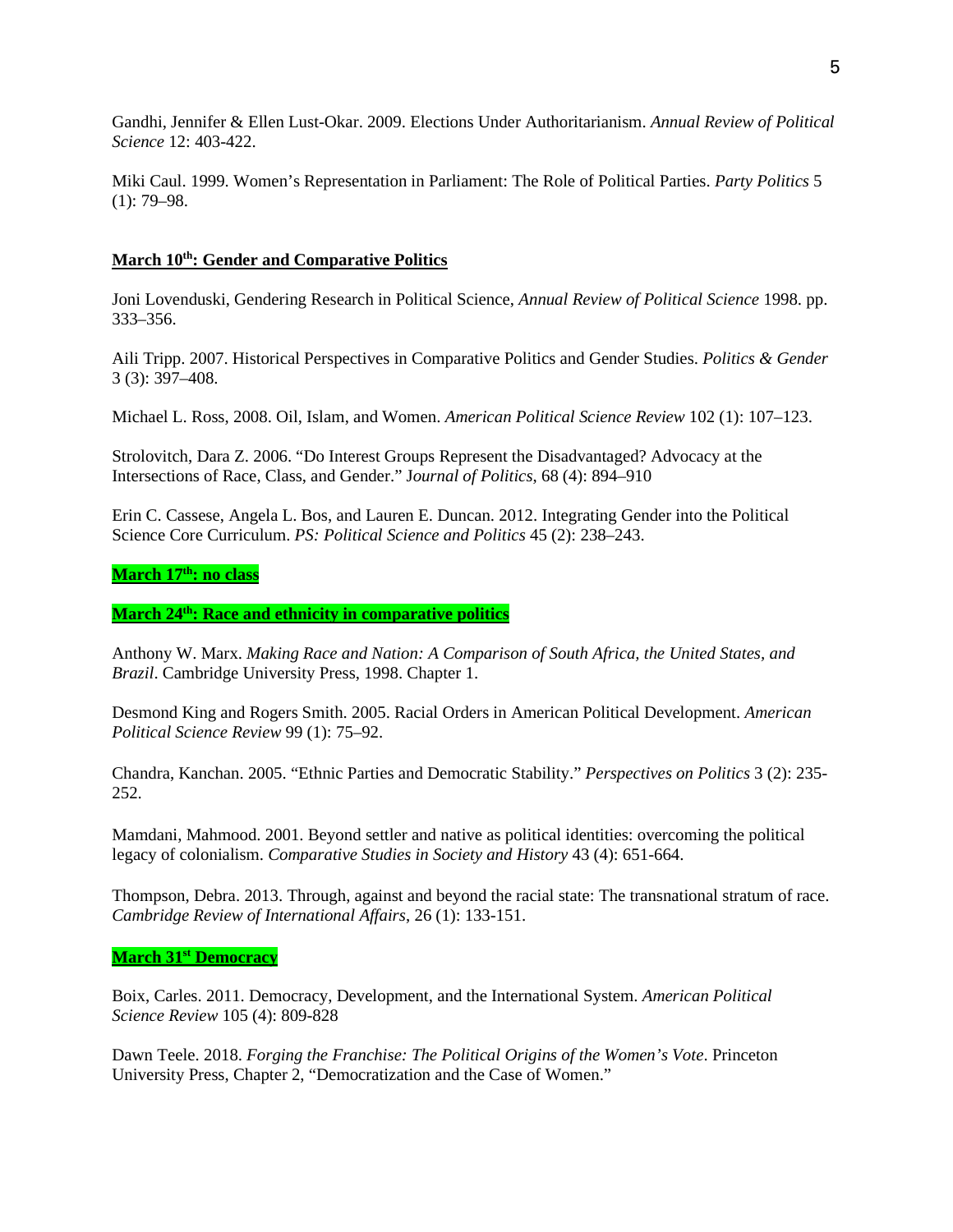Teri. L. Caraway. 2004. Inclusion and Democratization: Class, Gender, and Race and the Extension of Suffrage. *Comparative Politics* 36 (4): 443-460.

Mudde, Cas and Cristobal Kaltwasser. 2018. Studying populism in comparative perspective: Reflections on the contemporary and future research agenda. *Comparative Political Studies* 51 (13): 1667-1693.

Kaufman, Robert and Stephan Haggard. 2019. Democratic Decline in the United States: What Can We Learn from Middle-Income Backsliding? *Perspectives on Politics* 17 (2): 417-432.

**April 7th: Authoritarian regimes**

Steven Levitsky and Lucan A. Way. 2002. The Rise of Competitive Authoritarianism. *Journal of Democracy* 13 (2): 51-65

Jennifer Gandhi and Adam Przeworski. 2007. Authoritarian Institutions and the Survival of Autocrats. *Comparative Political Studies* 40 (11) 1279-1301

David Art. 2012. What Do We Know About Authoritarianism After Ten Years? *Comparative Politics* 44 (3) 351-373.

Daniela Donno and Anne-Kathrin Kreft. 2019. Authoritarian Institutions and Women's Rights. *Comparative Political Studies* 52 (5): 720–753.

**April 14th: Collective Action, protest, and social movements**

Charles Tilly and Sidney Tarrow. 2015. *Contentious Politics*. Oxford University Press, chapters 1 and 2

James Scott, 1985. *Weapons of the Weak*, Yale University Press, Chapter 2.

Ostrom, Elinor, 2007. Collective Action Theory. In Carles Boix and Susan Stokes (ed) *Oxford Handbook of Comparative Politics*. Oxford University Press.

Myra Max Ferree and Silke Roth. 1998. Gender, Class, and the Interaction Between Social Movements: A Strike of West Berlin Day Care Workers. *Gender and Society* 12 (6): 626–648.

#### **IMPORTANT POLICIES AND INFORMATION**

Supporting Documentation and the Use of a Statutory Declaration

As stated in the University Calendar:

Students may be asked to provide supporting documentation for an exemption/special request. This may include, but is not limited to, a prolonged absence from a course where participation is required, a missed course assessment, a deferred examination, or an appeal. Students are encouraged to submit documentation that will support their situation. Supporting documentation may be dependent on the reason noted in their personal statement/explanation provided to explain their situation. This could be medical certificate/documentation, references, police reports, invitation letter, third party letter of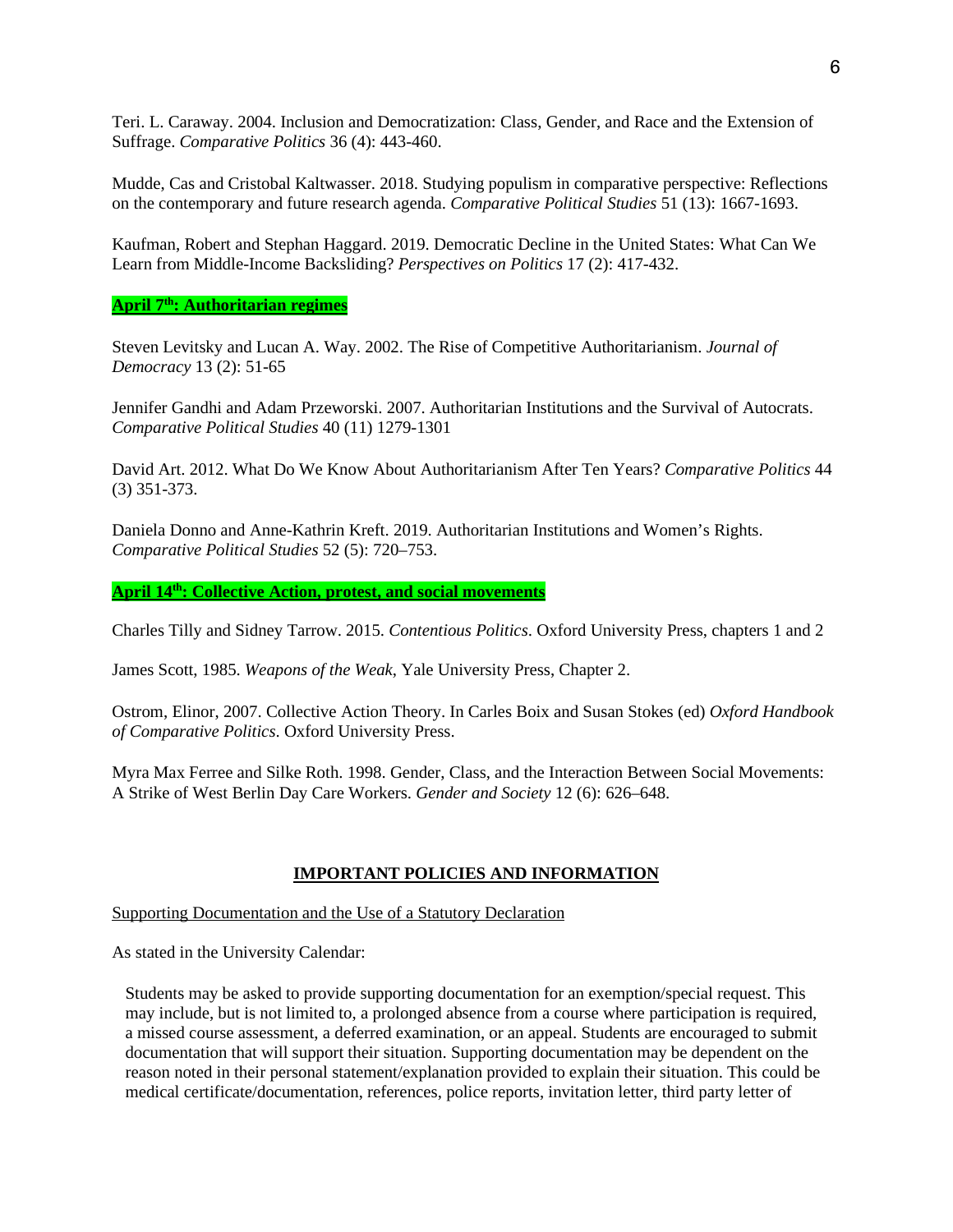support or a statutory declaration etc. The decision to provide supporting documentation that best suits the situation is at the discretion of the student. Students cannot be required to provide specific supporting documentation, such as a medical note.

Students can make a Statutory Declaration as their supporting documentation (available at ucalgary.ca/registrar). This requires students to make a declaration in the presence of a Commissioner for Oaths. It demonstrates the importance of honest and accurate information provided and is a legally binding declaration. Several registered Commissioners for Oaths are available to students at no charge, on campus. For a list of locations to access a Commissioners for Oaths, visit [ucalgary.ca/registrar\)](http://www.ucalgary.ca/registrar).

Falsification of any supporting documentation will be taken very seriously and may result in disciplinary action through the Academic Discipline regulations or the Student Non-Academic Misconduct policy.

This statement is accessible at:<https://www.ucalgary.ca/pubs/calendar/current/m-1.html>

*Please note that while the form of supporting documentation provided is at the discretion of the student, the instructor has the discretion not to accept the supporting documentation if it does not corroborate the reason(s) given for the exemption/special request.*

### Absence From a Mid-term Examination:

Students who are absent from a scheduled term test or quiz for legitimate reasons are responsible for contacting the instructor via email within 48 hours of the missed test to discuss alternative arrangements. A copy of this email may be requested as proof of the attempt to contact the instructor. Any student who fails to do so forfeits the right to a makeup test.

## Deferral of a Final Examination:

Deferral of a final examination can be granted for reasons of illness, domestic affliction, and unforeseen circumstances, as well as to those with three (3) final exams scheduled within a 24-hour period. Deferred final exams will not be granted to those who sit the exam, who have made travel arrangements that conflict with their exam, or who have misread the examination timetable. The decision to allow a deferred final exam rests not with the instructor but with Enrolment Services. Instructors should, however, be notified if you will be absent during the examination. The Application for Deferred Final Exam, deadlines, requirements and submission instructions can be found on the Enrolment Services website at [https://www.ucalgary.ca/registrar/exams/deferred-exams.](https://www.ucalgary.ca/registrar/exams/deferred-exams)

### Appeals:

If a student has a concern about the course or a grade they have been assigned, they must first discuss their concerns with the instructor. If this does not resolve the matter, the student then proceed with an academic appeal. The first step in an academic appeal is to set up a meeting with the Department Head. Appeals must be requested within 15 days of receipt of the graded assignment.

# Student Accommodations:

Students seeking an accommodation based on disability or medical concerns should contact Student Accessibility Services; SAS will process the request and issue letters of accommodation to instructors. For additional information on support services and accommodations for students with disabilities, visit [www.ucalgary.ca/access/.](http://www.ucalgary.ca/access/)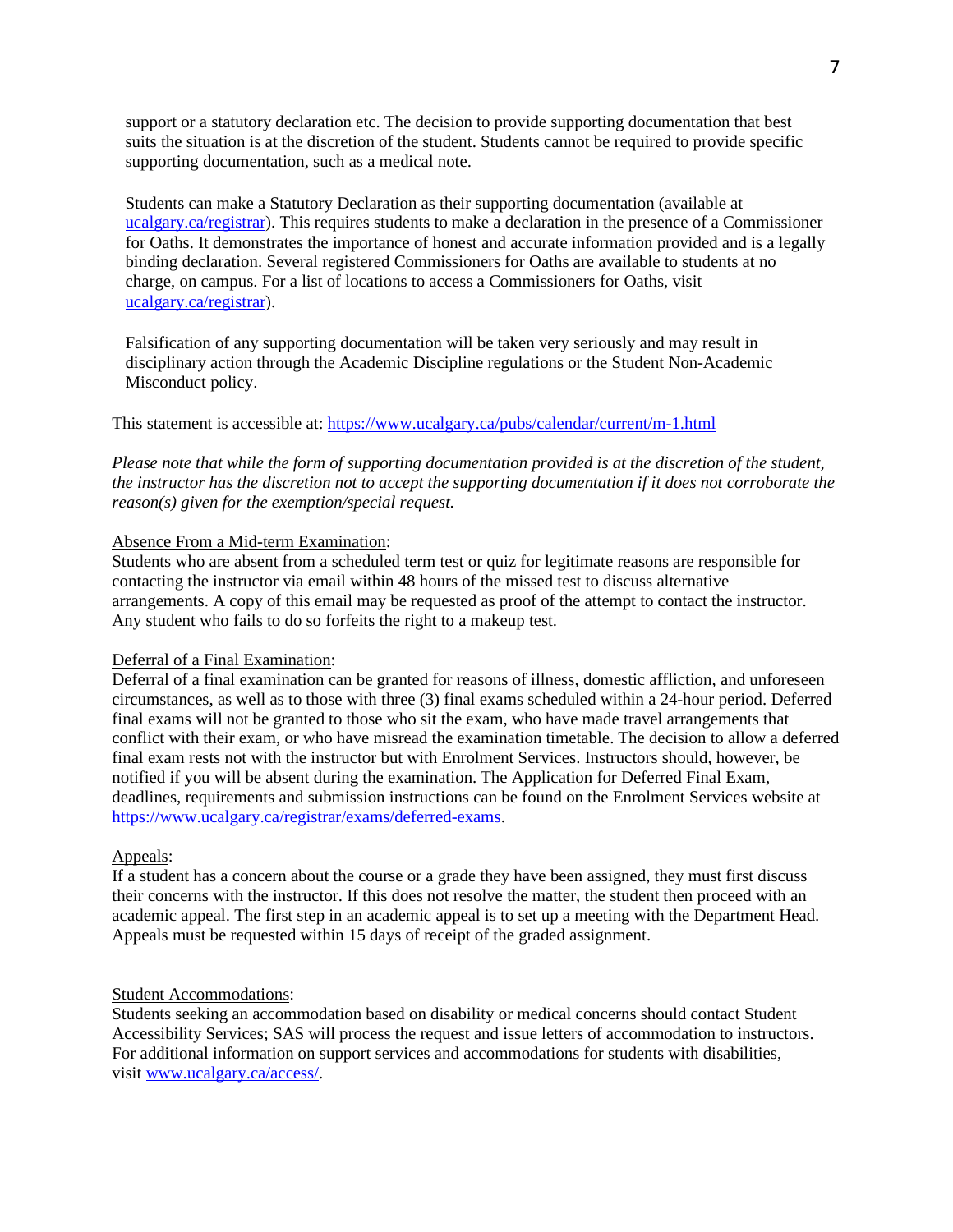Students who require an accommodation in relation to their coursework based on a protected ground other than disability should communicate this need in writing to their Instructor.

The full policy on Student Accommodations is available at [http://www.ucalgary.ca/policies/files/policies/student-accommodation-policy.pdf.](http://www.ucalgary.ca/policies/files/policies/student-accommodation-policy.pdf)

#### University Regulations:

Students are responsible for familiarizing themselves with the University policies found in the Academic Regulations sections of the Calendar a[t www.ucalgary.ca/pubs/calendar/current/academic-regs.html.](http://www.ucalgary.ca/pubs/calendar/current/academic-regs.html)

## Plagiarism And Other Forms Of Academic Misconduct:

Academic misconduct in any form (e.g. cheating, plagiarism) is a serious academic offence that can lead to disciplinary probation, suspension or expulsion from the University. Students are expected to be familiar with the standards surrounding academic honesty; these can be found in the University of Calgary calendar at <http://www.ucalgary.ca/pubs/calendar/current/k.html>. Such offences will be taken seriously and reported immediately, as required by Faculty of Arts policy.

#### Copyright Legislation:

As stated in the University of Calgary Calendar, Academic Regulations, "students are required to read the University of Calgary policy on Acceptable Use of Material Protected by Copyright and requirements of the copyright act to ensure they are aware of the consequences of unauthorised sharing of course materials (including instructor notes, electronic versions of textbooks etc.). Students who use material protected by copyright in violation of this policy may be disciplined under the Non-Academic Misconduct Policy." [https://www.ucalgary.ca/policies/files/policies/acceptable-use-of-material-protected-by](https://www.ucalgary.ca/policies/files/policies/acceptable-use-of-material-protected-by-copyright.pdf)[copyright.pdf](https://www.ucalgary.ca/policies/files/policies/acceptable-use-of-material-protected-by-copyright.pdf) and <https://laws-lois.justice.gc.ca/eng/acts/C-42/index.html>

### Freedom of Information and Protection of Privacy (FOIP):

FOIP legislation requires that instructors maintain the confidentiality of student information. In practice, this means that student assignment and tests cannot be left for collection in any public place without the consent of the student. It also means that grades cannot be distributed via email. Final exams are kept by instructors but can be viewed by contacting them or the main office in the Department of Political Science. Any uncollected assignments and tests meant to be returned will be destroyed after six months from the end of term; final examinations are destroyed after one year.

### Evacuation Assembly Points:

In the event of an emergency evacuation from class, students are required to gather in designated assembly points. Please check the list found at [www.ucalgary.ca/emergencyplan/assemblypoints](http://www.ucalgary.ca/emergencyplan/assemblypoints) and note the assembly point nearest to your classroom.

#### Faculty of Arts Program Advising and Student Information Resources:

For program planning and advice, visit the Arts Students' Centre in Social Sciences 102, call 403-220 3580 or email [artsads@ucalgary.ca.](mailto:artsads@ucalgary.ca) You can also visit [arts.ucalgary.ca/advising](http://arts.ucalgary.ca/advising) for program assistance.

For registration (add/drop/swap), paying fees and assistance with your Student Centre, contact Enrolment Services at (403) 210-ROCK [7625] or visit their office in the MacKimmie Library Block.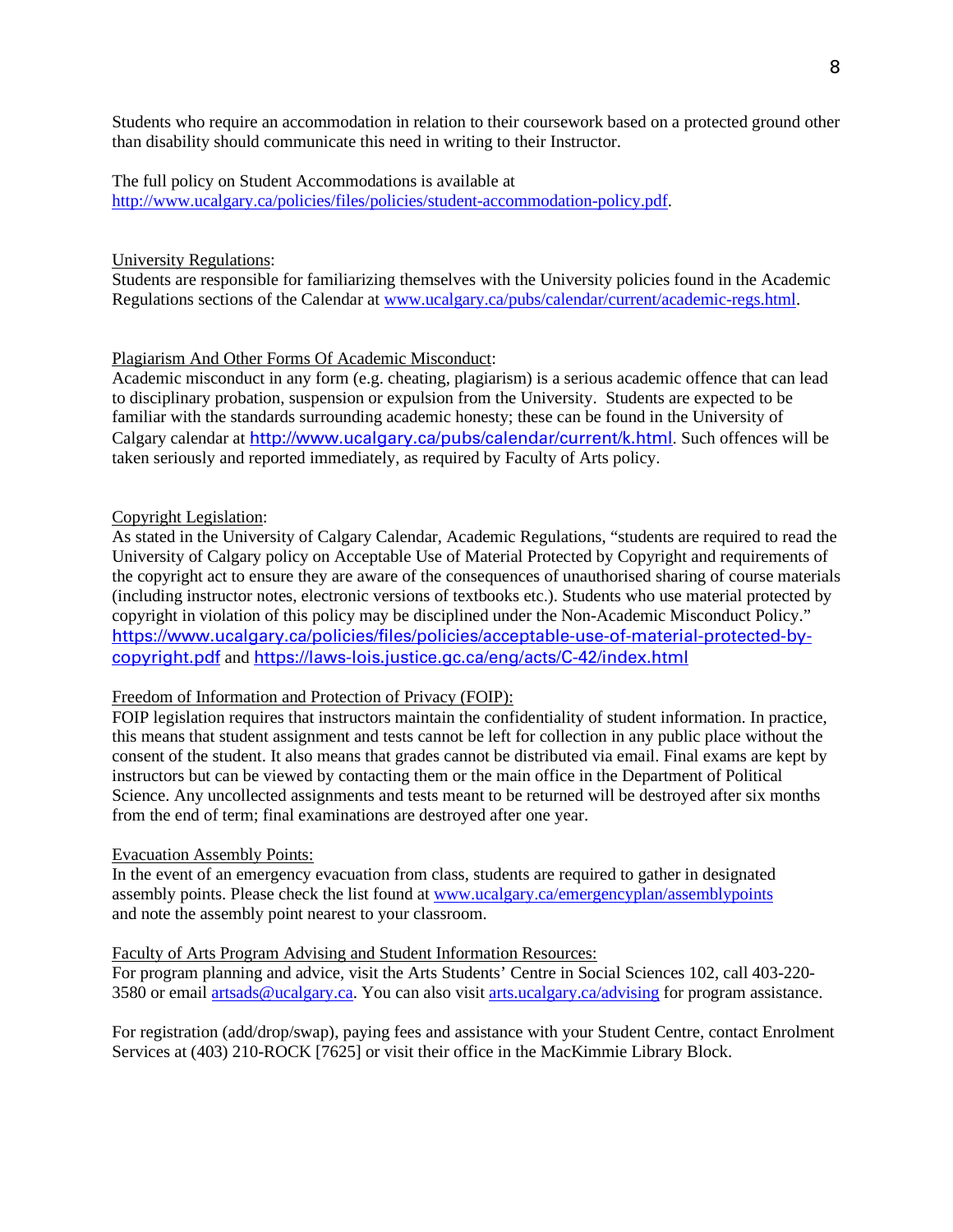# **Important Contact Information:**

Campus Security and Safewalk (24 hours a day/7 days a week/365 days a year) Phone: 403-220-5333

Faculty of Arts Undergraduate Students' Union Representatives Phone: 403-220-6551 Email: [arts1@su.ucalgary.ca,](mailto:arts1@su.ucalgary.ca) [arts2@su.ucalgary.ca,](mailto:arts2@su.ucalgary.ca) [arts3@su.ucalgary.ca,](mailto:arts3@su.ucalgary.ca) [arts4@su.ucalgary.ca](mailto:arts4@su.ucalgary.ca) Students' Union URL: [www.su.ucalgary.ca](http://www.su.ucalgary.ca/)